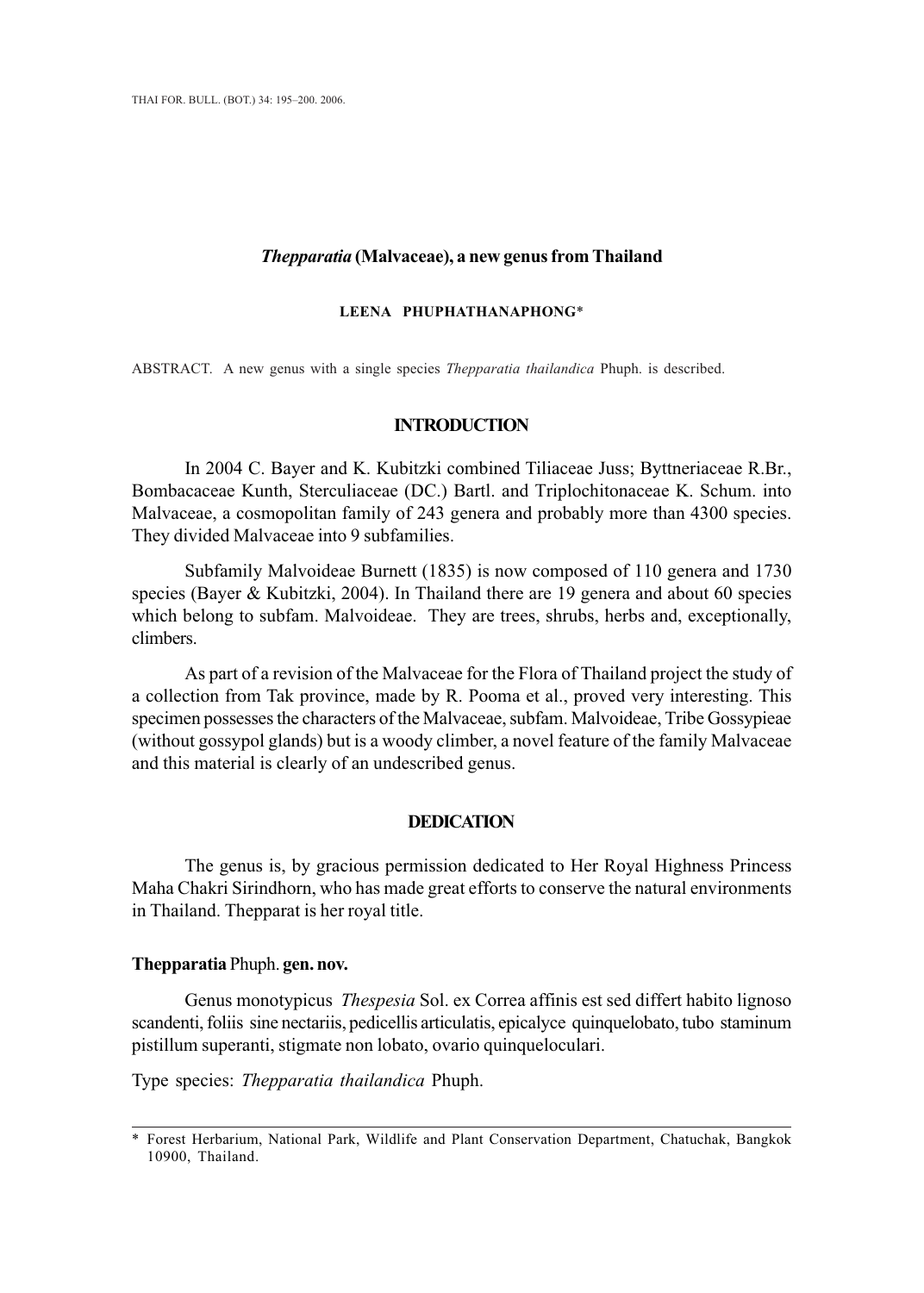Woody climber. Stem glabrous. Leaves cordate, shallowly 3-lobed, crenate-serrate without foliar nectaries, stipules caducous. Inflorescences racemose, terminal, floral pedicel articulate; epicalyx segments 5–7, persistent, without nectaries; calyx 5-lobed; petal apices yellow, dark red towards the base; staminal column 5-toothed at apex with numerous, dense, shortly-stalked anthers throughout the column; ovary 5-locular, ovules 12 per locule; style undivided; stigma papillose, with short hairs at the tip, included in the column.

This monotypic genus is related to *Thespesia* Sol. ex Correa but differs in habit, being a woody climber, and the following characters: leaves without foliar nectaries, pedicels articulate, epicalyx 5-lobed, staminal tube longer than pistil, stigma not lobed, ovary 5 locular. (see also Table 1).

## **Thepparatia thailandica** Phuph. **sp. nov.**

Planta lignosa scandens usque ad 20 m longa, foliis trilobatis 8–12 cm longis et 7– 12 cm latis margine crenato-serratis, corolla campanulata 3–3.5 cm in diametro lutea ad centrum atrorubenti, stigmate apicaliter pubescenti tubo staminum incluso.

Typus: Thailand, Northern, Tak Province, 21 March 2005, *R. Pooma et al*. 4981 (holotypus **BKF**!; isotypus **K**! ). Figs. 1–3.

Woody climber, ca. 20 m long, 10–15 cm diam, stem terete, glabrous. *Leaves* spiral, crowded at the ends of branches, shallowly 3-lobed,  $7-12$  by 8-12 cm, base cordate, apex acuminate, margin irregularly crenate-serrate, upper surface gland dotted, also on midrib and nerves, glabrous, lower surface minutely stellate pubescent mixed with some large stellate hairs, chartaceous; petiole 5–10 cm long, minutely stellate puberulous; stipules filiform, 4–6 mm, caducous. *Inflorescences* terminal, drooping, racemose, up to 20 cm long, stellate tomentose; flowers many, pedicels 1.5–1.8 cm, articulation ca. 0.5 cm from the base of flower. *Epicalyx* reddish-green connate at base, segments 5–7, oblong to elliptic, 7–10 by 3–5 mm, stellate tomentose on both surfaces, persistent. *Calyx* green, 10–14 mm long, 5-lobed, connate to about the middle, lobes ovate, acute, 5–8 by 4–5 mm, each lobe with a nerve along the middle, stellate tomentose on both surfaces. *Corolla* yellow with a large dark red centre; petals 5, obovate, 3–3.5 by 1.5–2 cm, outside stellate-puberulous, with longitudinal lines, inside glabrous, apex reflexed, base dark red. *Staminal tube* 1.5– 2 cm long, apex unequally 5-toothed, densely antheriferous throughout the tube, filaments ca. 1 mm, frequently in pairs, anthers yellow, horse-shoe shaped, numerous; base of the staminal tube and base of petals connate, deciduous. *Ovary* ovoid, densely pubescent, ca. 3 by 3 mm, 5-celled, 12 ovules per cel, style ca. 1.6 cm, included in the staminal tube, undivided, stigmas papilose, shortly hairy at the tip. Fruit not seen.

Thailand.— NORTHERN: Tak.

Distribution.— Only known from the type locality.

Ecology.— Near stream in dry evergreen forest, ca 700 m.

Vernacular.— Khruea thepparat (เครือเทพรัตน์).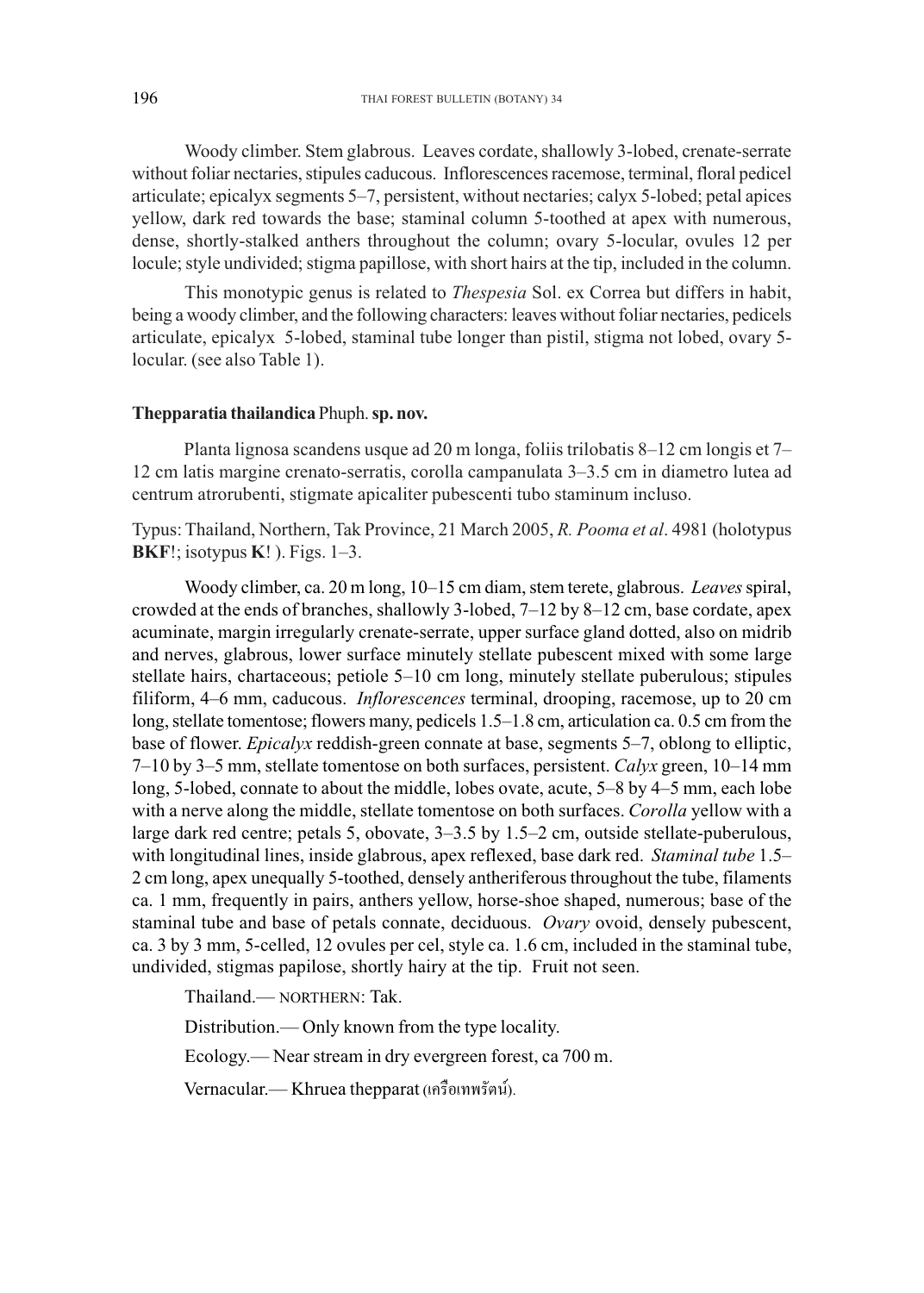| Characters | <i>Thespesia</i>                                                 | <i>Thepparatia</i>                           |
|------------|------------------------------------------------------------------|----------------------------------------------|
| habit      | shrub or tree                                                    | woody climber                                |
| leaves     | entire, mostly with abaxial foliar<br>nectaries                  | crenate-serrate, without foliar<br>nectaries |
| pedicels   | mostly inarticulate                                              | articulate                                   |
| flowers    | axillary, solitary or 2–3-flowered<br>raceme-like inflorescences | interminal raceme, more than 10<br>flowers   |
| epicalyx   | $3-8$ , caducous                                                 | $5-7$ , persistent                           |
| pistil     | longer than the staminal tube.                                   | shorter than the staminal tube               |
| stigma     | clavate, 5-sulcate                                               | small, not sulcate                           |

Table 1. Diagnostic characters of genus *Thespesia* and genus *Thepparatia*

# **ACKNOWLEDGEMENTS**

The author is indepted to Dr. K. Chayamarit for the valuable advice, to Dr. R. Pooma for collecting the plant and make many excellent photographs, to Dr. S. Suddee for suggesting the Latin name, to N. Pattharahirantricin for the additional slides and the useful spirit collection, and to P. Inthachub for the line drawings. I am grateful to Dr. H.-J. Esser for latinizing the diagnosis, to Dr. David Middleton and Dr. John Parnell for their critical reading and valuable comments on this manuscript.

### **REFERENCES**

Kubitzki, K. & C. Bayer. (2003). Malvaceae. In Kubitzki, K.(ed.). The Family and Genera of Vascular Plant vol. 5. pp. 225–311.Springer-Verlag Berlind Heidelburg, Germany.

Burnett, G. T. (1835). Outlines of Botany. London.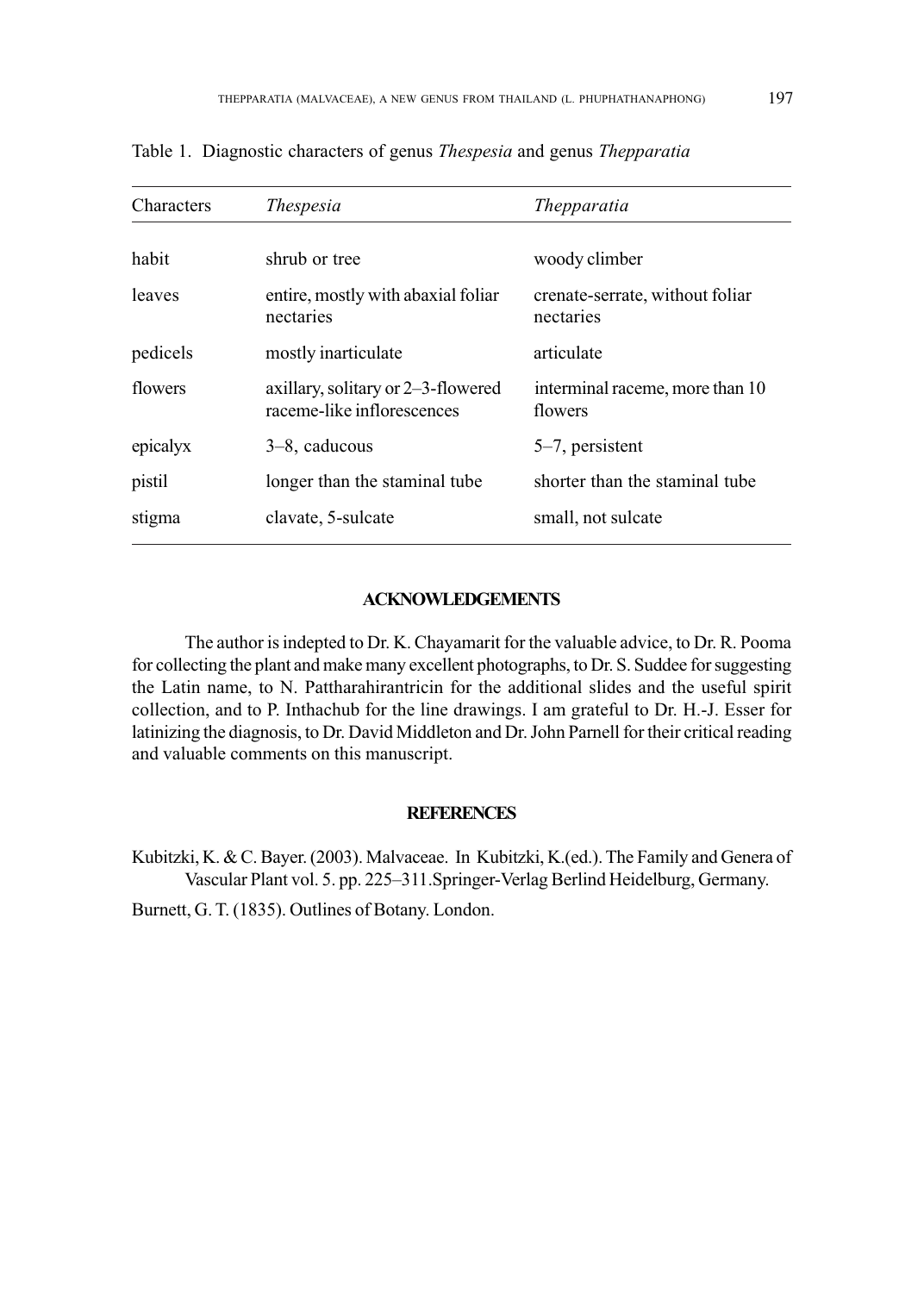

Figure 1. *Thepparatia thailandica* Phuph.: SEM micrograph of pollen grain and detail showing ornamentation.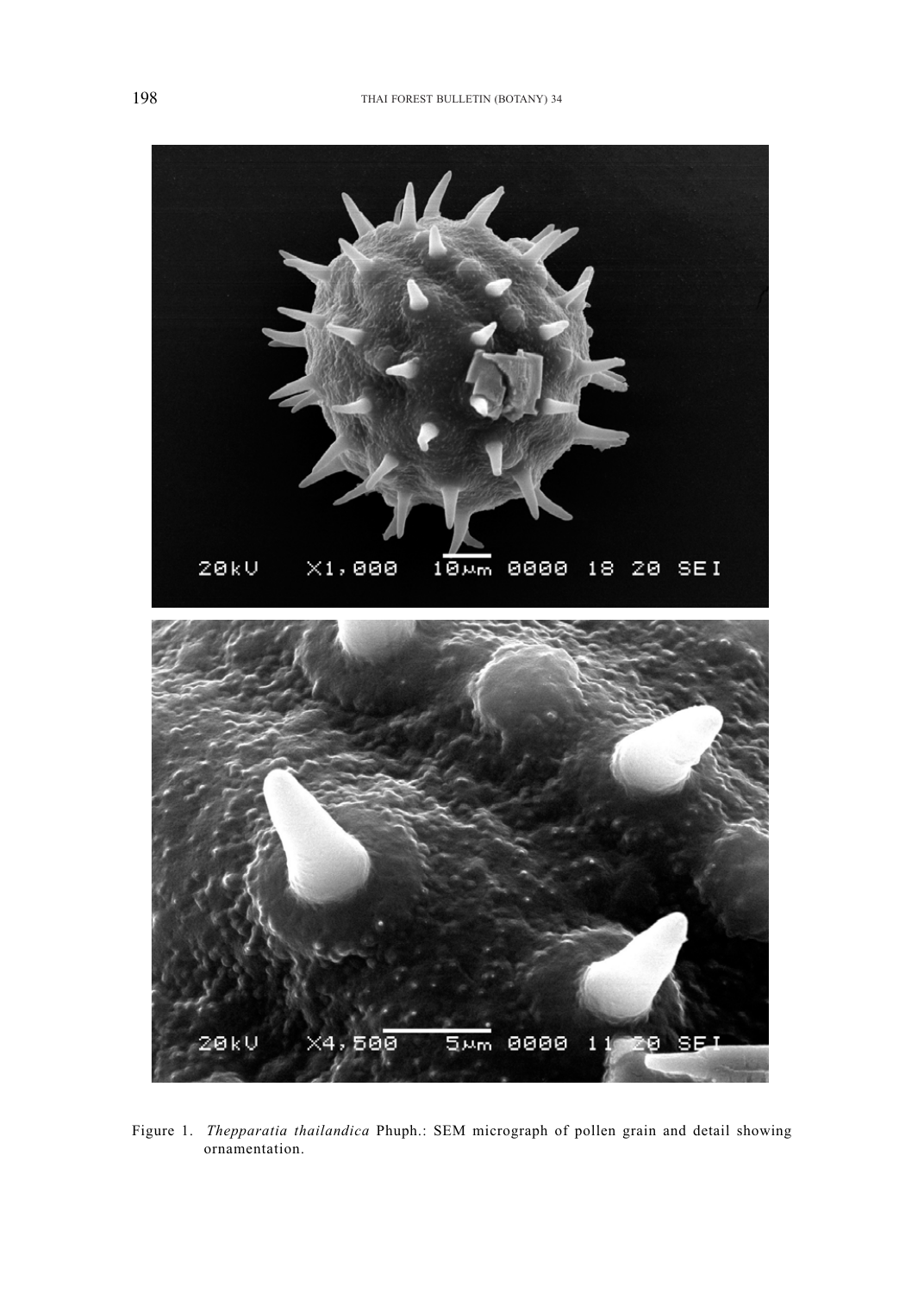

Figure 2. *Thepparatia thailandica* Phuph.: A. flowering branch; B. flowers; C. staminal column with numerous anthers; D. pistil; E. anther; F. stigma; G. cross-section of ovary.